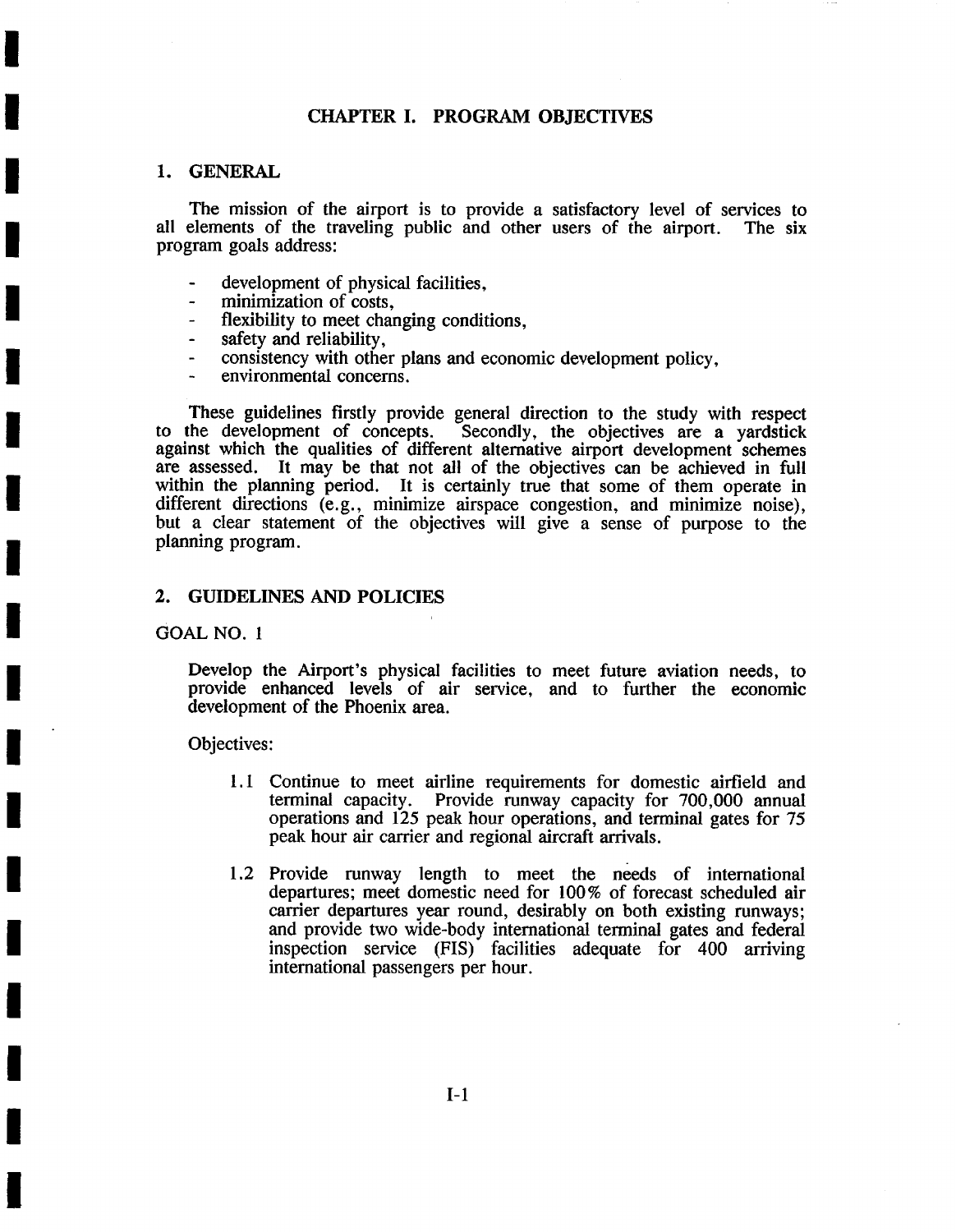1.3 Maintain and enhance the attractiveness of Sky Harbor as an airline hub, and promote airline investment in corporate headquarter maintenance. Reserve up to 100 acres of land, with access to the airport highway system and to the runway/taxiway system for future corporate air carrier development.

**I** 

**!** 

**I** 

**I** 

**I** 

**!** 

**I** 

**I** 

**i** 

**!** 

**!** 

**I** 

**!** 

**i** 

**i** 

**I** 

**I** 

**I** 

i

- 1.4 Provide facilities for regional airlines to expand as both feeders and point-to-point carriers. Designate regional aircraft parking spaces located together with code-sharing air carriers, and a separate regional airline terminal facility.
- 1.5 Allocate areas and develop facilities to meet the projected needs of corporate general aviation.

#### GOAL NO. 2

Minimize costs to users of the Airport.

- 2.1 Minimize airside (runway, taxiway) congestion, providing that the additional operating costs resulting from aircraft delays do not exceed costs that would be incurred to provide for additional capacity to reduce these delays.
- 2.2 Minimize terminal area congestion, such that unconstrained flows between the terminal areas and runways can be achieved.
- 2.3 Minimize airspace congestion and delays for air carrier and general aviation aircraft operations, through procedural changes and/or provision of additional navigational aids, consistent with noise abatement flight procedures.
- 2.4 Provide delay-free access to the airport from the regional highway system, and provide for connection to the proposed regional rapid rail transit system.
- 2.5 Facilitate inter-terminal movement of passengers and baggage, such that the maximum gate-to-gate connection time is 25 minutes.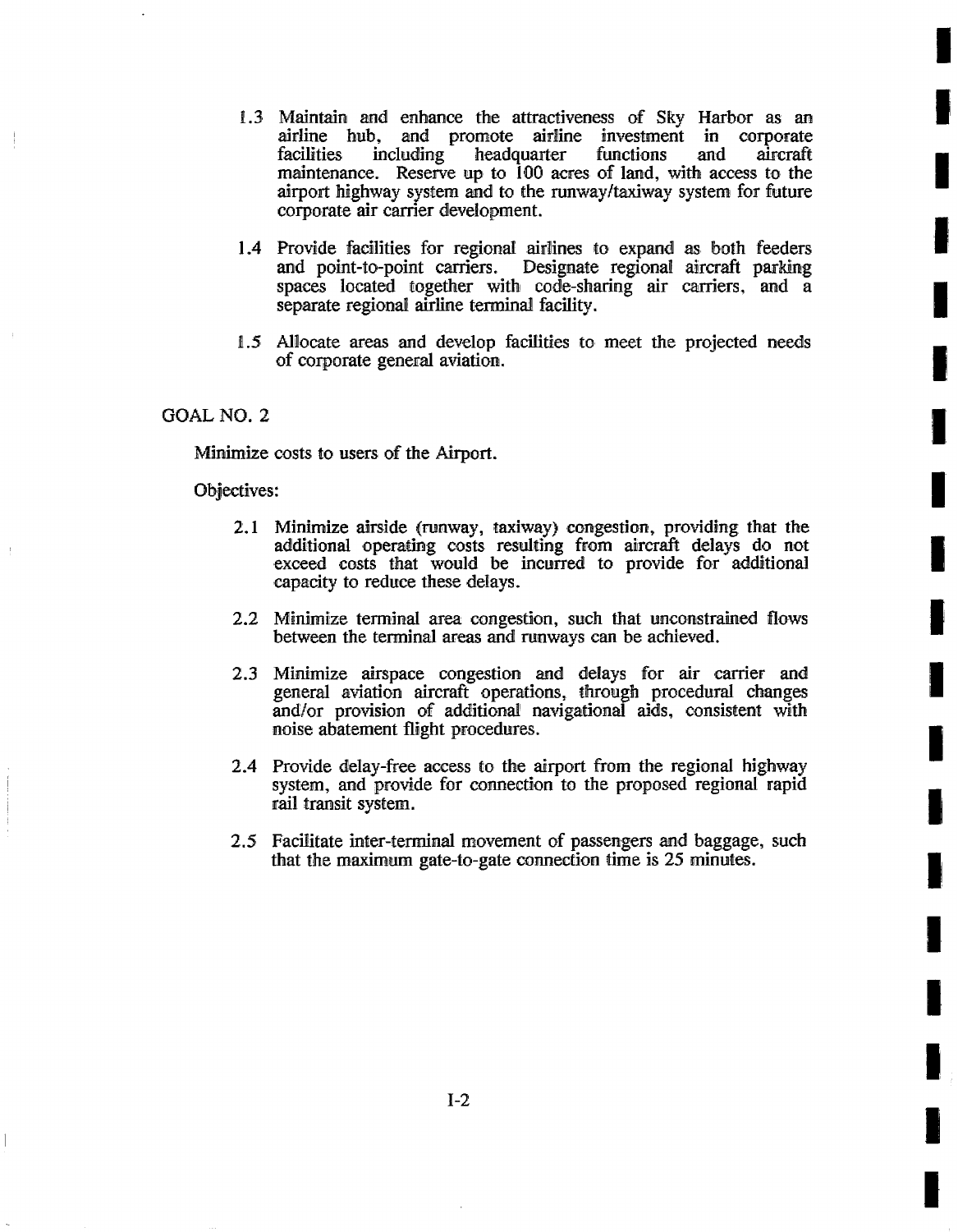GOAL NO. 3

**I** 

**I** 

**I** 

**I** 

**I** 

**I** 

**I** 

**I** 

**I** 

**I** 

**I** 

**I** 

**I** 

**I** 

**I** 

**I** 

**I** 

**I** 

Develop the airport in a manner which is flexible and adaptable to changing conditions.

Objectives:

- 3.1 Develop the airside in a manner such that options for development are retained, to respond to changes in aircraft type or size.
- 3.2 Develop the terminal buildings using concepts which permit rapid responses to expansion or reductions in service or operations, consistent with adopted plans for Terminal 4.
- 3.3 Assemble additional land to provide contingencies for future demand.

# GOAL NO. 4

Provide an airport that is safe and reliable.

Objectives:

- 4.1 Provide all navigational and landing aids which enhance the safety of operations.
- 4.2 Develop and protect recommended safety areas and clear zones.
- 4.3 Provide CFR access roads and facilities to obtain established response times under all weather conditions.

## GOAL NO. 5

Develop an airport that is consistent with State, regional, and local plans and economic development policies.

- 5.1 Integrate airport development and airport-associated development with interactive community plans and development policies, giving special consideration to plans for Phoenix Sky Harbor Center.
- 5.2 Integrate proposed airport improvements with the recommendations of the FAR Part 150 program.